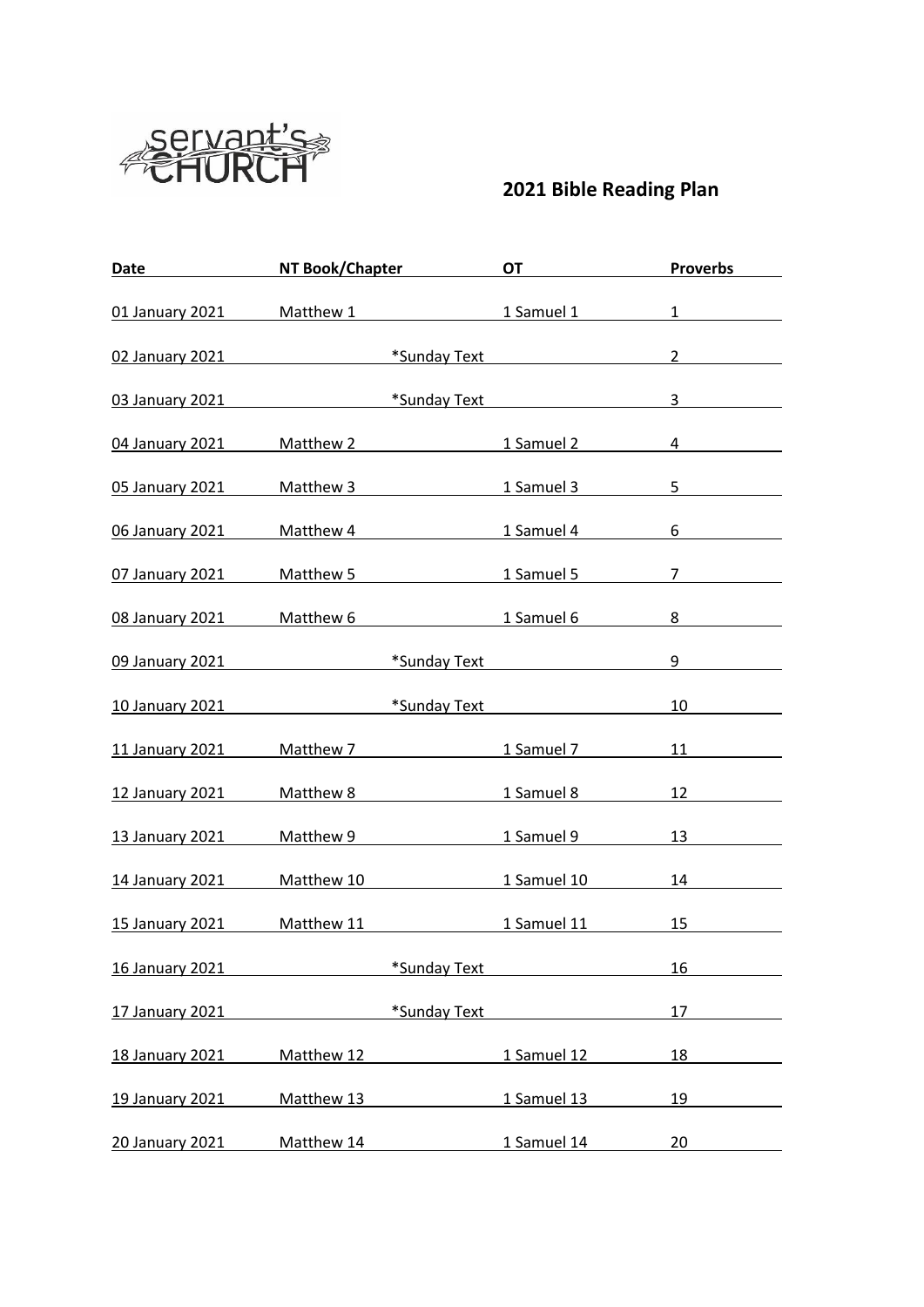| 21 January 2021        | Matthew 15 |                                                                                                                                                                                                                                | 1 Samuel 15                              | 21                     |
|------------------------|------------|--------------------------------------------------------------------------------------------------------------------------------------------------------------------------------------------------------------------------------|------------------------------------------|------------------------|
| 22 January 2021        | Matthew 16 |                                                                                                                                                                                                                                | 1 Samuel 16                              | 22                     |
| 23 January 2021        |            |                                                                                                                                                                                                                                | *Sunday Text <b>Exercise Sunday Text</b> | 23                     |
| 24 January 2021        |            | *Sunday Text                                                                                                                                                                                                                   |                                          | 24                     |
| 25 January 2021        | Matthew 17 |                                                                                                                                                                                                                                | 1 Samuel 17                              | 25                     |
| 26 January 2021        | Matthew 18 |                                                                                                                                                                                                                                | 1 Samuel 18                              | 26                     |
| 27 January 2021        | Matthew 19 |                                                                                                                                                                                                                                | 1 Samuel 19                              | 27                     |
|                        |            |                                                                                                                                                                                                                                |                                          | 28                     |
| 28 January 2021        | Matthew 20 |                                                                                                                                                                                                                                | 1 Samuel 20                              |                        |
| <b>29 January 2021</b> | Matthew 21 |                                                                                                                                                                                                                                | 1 Samuel 21                              | 29                     |
| 30 January 2021        |            | *Sunday Text                                                                                                                                                                                                                   |                                          | 30                     |
| 31 January 2021        |            | *Sunday Text                                                                                                                                                                                                                   |                                          | 31                     |
| 1 February 2021        | Matthew 22 |                                                                                                                                                                                                                                | 1 Samuel 22                              | $1 \quad \blacksquare$ |
| 2 February 2021        | Matthew 23 |                                                                                                                                                                                                                                | 1 Samuel 23                              | $\overline{2}$         |
| 3 February 2021        | Matthew 24 |                                                                                                                                                                                                                                | 1 Samuel 24                              | 3                      |
| 4 February 2021        | Matthew 25 |                                                                                                                                                                                                                                | 1 Samuel 25                              | 4                      |
| 5 February 2021        | Matthew 26 |                                                                                                                                                                                                                                | 1 Samuel 26                              | 5                      |
| 6 February 2021        |            | *Sunday Text                                                                                                                                                                                                                   |                                          | 6                      |
| 7 February 2021        |            | *Sunday Text                                                                                                                                                                                                                   |                                          | $\overline{7}$         |
| 8 February 2021        | Matthew 27 |                                                                                                                                                                                                                                | 1 Samuel 27                              | 8                      |
| 9 February 2021        | Matthew 28 |                                                                                                                                                                                                                                | 1 Samuel 28                              | 9                      |
| 10 February 2021       | Mark 1     |                                                                                                                                                                                                                                | 1 Samuel 29                              | 10                     |
| 11 February 2021       |            | Mark 2 and the state of the state of the state of the state of the state of the state of the state of the state of the state of the state of the state of the state of the state of the state of the state of the state of the | 1 Samuel 30                              | 11                     |
| 12 February 2021       | Mark 3     |                                                                                                                                                                                                                                | 1 Samuel 31                              | 12                     |
| 13 February 2021       |            | *Sunday Text                                                                                                                                                                                                                   |                                          | 13                     |
| 14 February 2021       |            | *Sunday Text                                                                                                                                                                                                                   |                                          | 14                     |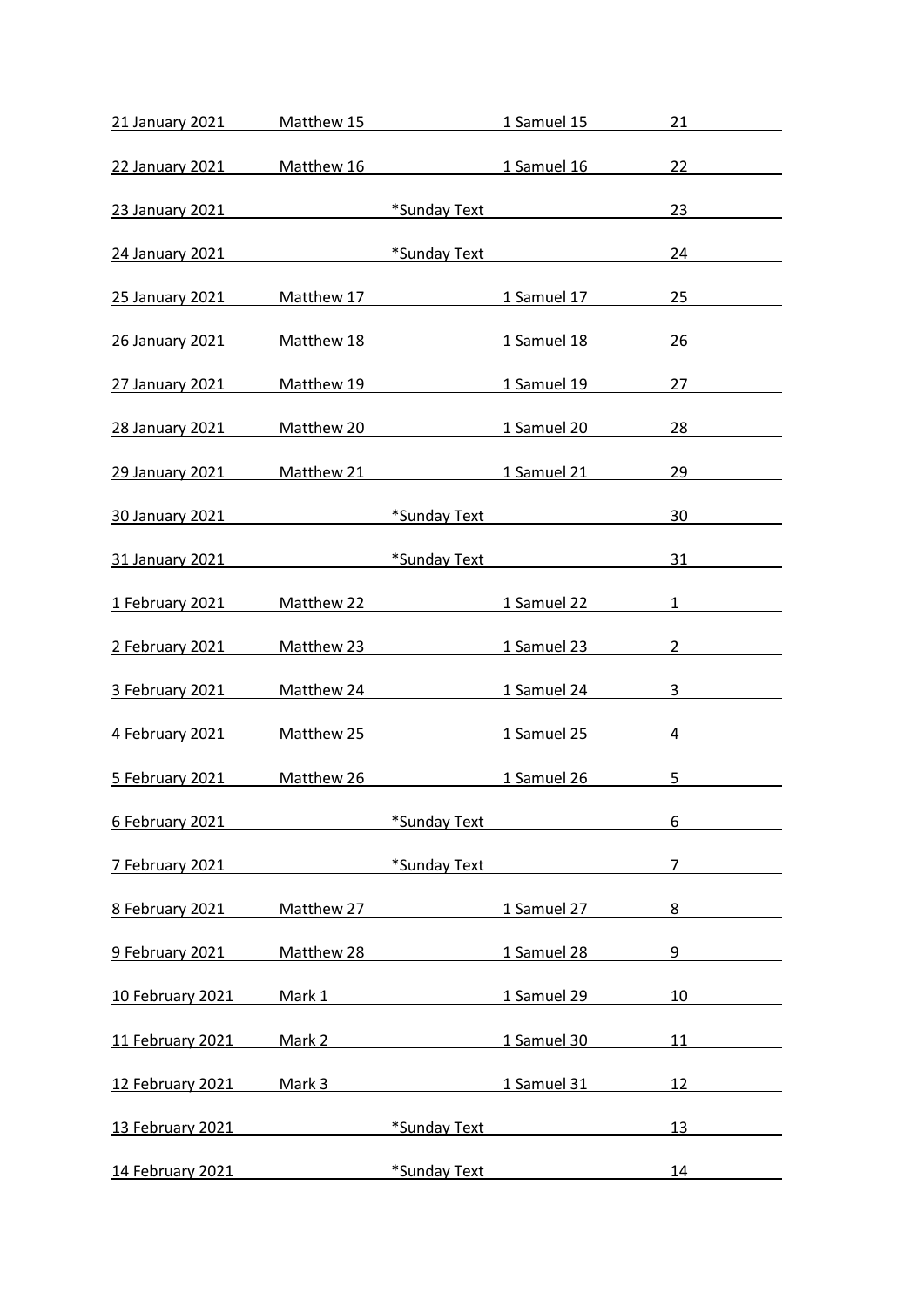| 15 February 2021 | Mark 4         |              | 2 Samuel 1                               | 15             |
|------------------|----------------|--------------|------------------------------------------|----------------|
| 16 February 2021 | Mark 5         |              | 2 Samuel 2                               | 16             |
| 17 February 2021 | Mark 6         |              | 2 Samuel 3                               | 17             |
| 18 February 2021 | Mark 7         |              | 2 Samuel 4                               | 18             |
| 19 February 2021 | Mark 8         |              | 2 Samuel 5                               | 19             |
| 20 February 2021 |                |              | *Sunday Text <b>Exercise Sunday Text</b> | 20             |
| 21 February 2021 |                | *Sunday Text |                                          | 21             |
| 22 February 2021 | Mark 9         |              | 2 Samuel 6                               | 22             |
| 23 February 2021 | Mark 10        |              | 2 Samuel 7                               | 23             |
| 24 February 2021 | <b>Mark 11</b> |              | 2 Samuel 8                               | 24             |
| 25 February 2021 | <b>Mark 12</b> |              | 2 Samuel 9                               | 25             |
| 26 February 2021 | <b>Mark 13</b> |              | 2 Samuel 10                              | 26             |
| 27 February 2021 |                |              | *Sunday Text <b>Exercise Sunday Text</b> | 27             |
| 28 February 2021 |                | *Sunday Text |                                          | 28             |
| 1 March 2021     | Mark 14        |              | 2 Samuel 11                              | $1 \quad$      |
| 2 March 2021     | Mark 15        |              | 2 Samuel 12                              | $\overline{2}$ |
| 3 March 2021     | Mark 16        |              | 2 Samuel 13                              | 3              |
| 4 March 2021     | Luke 1         |              | 2 Samuel 14                              | 4              |
| 5 March 2021     | Luke 2         |              | 2 Samuel 15                              | 5              |
| 6 March 2021     |                | *Sunday Text |                                          | 6              |
| 7 March 2021     |                | *Sunday Text |                                          | $\overline{7}$ |
| 8 March 2021     | Luke 3         |              | 2 Samuel 16                              | 8              |
| 9 March 2021     | Luke 4         |              | 2 Samuel 17                              | 9              |
| 10 March 2021    | Luke 5         |              | 2 Samuel 18                              | 10             |
| 11 March 2021    | Luke 6         |              | 2 Samuel 19                              | 11             |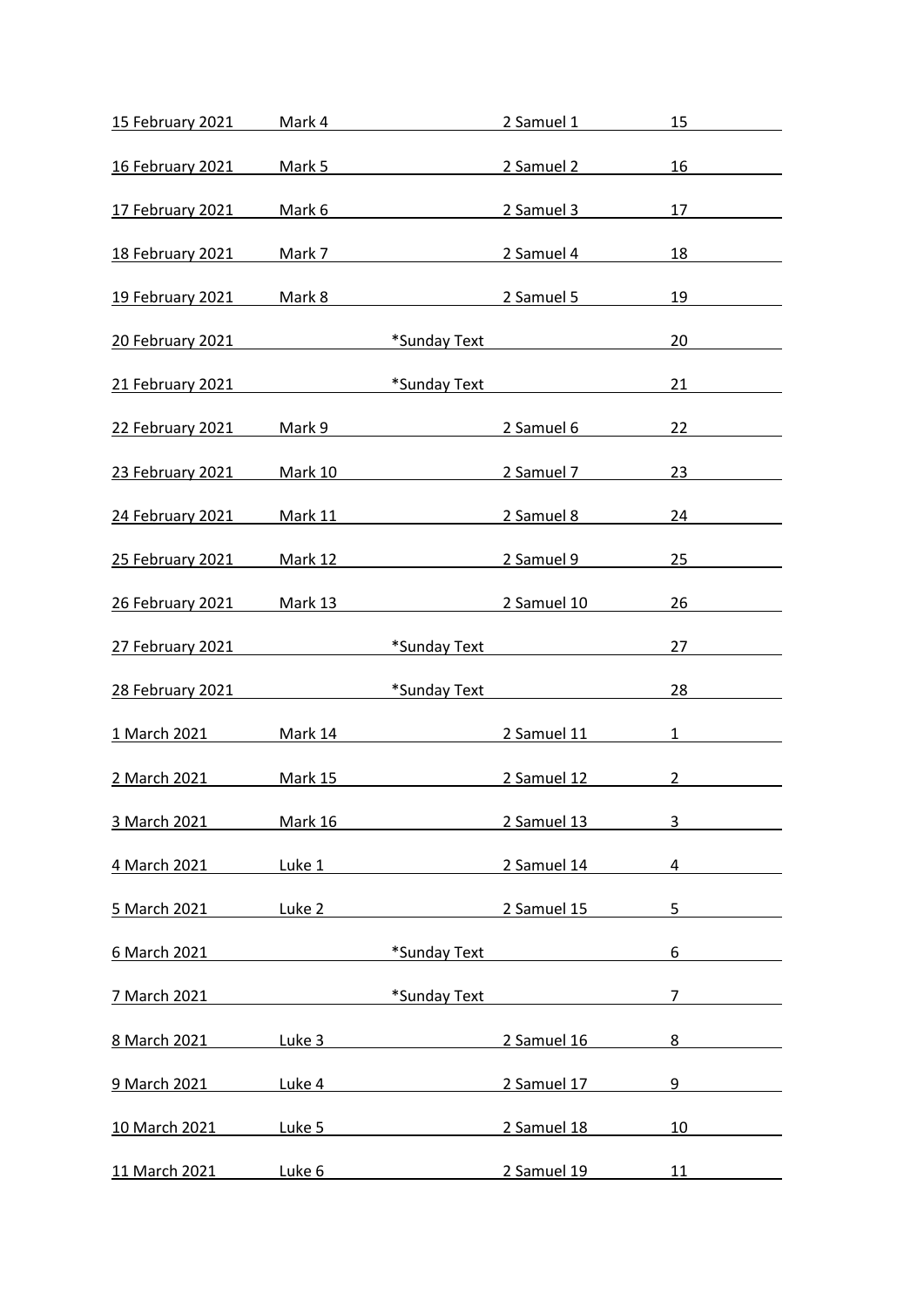| 12 March 2021 Luke 7                                   |                                                 |                                                                                                                                                                                                                                | 2 Samuel 20                                                 | 12                    |
|--------------------------------------------------------|-------------------------------------------------|--------------------------------------------------------------------------------------------------------------------------------------------------------------------------------------------------------------------------------|-------------------------------------------------------------|-----------------------|
| 13 March 2021                                          |                                                 |                                                                                                                                                                                                                                | *Sunday Text <b>All Accords</b> *Sunday Text                | 13                    |
|                                                        |                                                 |                                                                                                                                                                                                                                | 14 March 2021 <b>Exercise State of the Sunday Text</b> Text | 14 and $\overline{a}$ |
| 15 March 2021                                          |                                                 | Luke 8 and the state of the state of the state of the state of the state of the state of the state of the state                                                                                                                | 2 Samuel 21                                                 | 15                    |
| 16 March 2021 Luke 9                                   |                                                 |                                                                                                                                                                                                                                | 2 Samuel 22                                                 | 16                    |
| 17 March 2021                                          |                                                 |                                                                                                                                                                                                                                | Luke 10 2 Samuel 23                                         | 17 — 200              |
| 18 March 2021                                          | Luke 11                                         |                                                                                                                                                                                                                                | <u>2 Samuel 24</u>                                          | 18                    |
| 19 March 2021 Luke 12                                  |                                                 |                                                                                                                                                                                                                                | 1 Kings 1                                                   | 19                    |
| 20 March 2021 <b>Exercise State of the Sunday Text</b> |                                                 |                                                                                                                                                                                                                                |                                                             | 20                    |
| 21 March 2021                                          |                                                 |                                                                                                                                                                                                                                | *Sunday Text <b>Existence Existence EXIST</b>               | 21                    |
| <u>22 March 2021 Luke 13</u>                           |                                                 |                                                                                                                                                                                                                                | 1 Kings 2                                                   | 22                    |
| 23 March 2021                                          |                                                 | Luke 14 and the state of the state of the state of the state of the state of the state of the state of the state of the state of the state of the state of the state of the state of the state of the state of the state of th | 1 Kings 3                                                   | 23 and $\sim$         |
| 24 March 2021 Luke 15                                  |                                                 |                                                                                                                                                                                                                                | 1 Kings 4                                                   | 24                    |
| 25 March 2021 Luke 16                                  |                                                 |                                                                                                                                                                                                                                | 1 Kings 5                                                   | 25                    |
| 26 March 2021                                          | Luke 17                                         |                                                                                                                                                                                                                                | 1 Kings 6                                                   | 26                    |
| 27 March 2021 and the March 2021                       |                                                 |                                                                                                                                                                                                                                | *Sunday Text <b>All Accords</b> *Sunday Text                | 27                    |
| 28 March 2021                                          |                                                 | *Sunday Text                                                                                                                                                                                                                   |                                                             | 28                    |
| 29 March 2021 Luke 18                                  |                                                 |                                                                                                                                                                                                                                | 1 Kings 7                                                   | 29                    |
| 30 March 2021                                          |                                                 |                                                                                                                                                                                                                                | Luke 19 and 1 and 1 kings 8                                 | 30                    |
| 31 March 2021 Luke 20                                  |                                                 |                                                                                                                                                                                                                                | <b>1 Kings 9</b>                                            | 31                    |
| <u>1 April 2021 Luke 21-22 1 Kings 10</u>              |                                                 |                                                                                                                                                                                                                                | $1 \quad$                                                   |                       |
| 2 April 2021                                           |                                                 | <u>Luke 23-24</u> 2004                                                                                                                                                                                                         | 1 Kings 11                                                  | $2^{\circ}$           |
| 3 April 2021                                           |                                                 |                                                                                                                                                                                                                                | EASTER Saturday <b>EXAMPLE</b>                              | 3                     |
|                                                        |                                                 |                                                                                                                                                                                                                                |                                                             | 4                     |
| 4 April 2021                                           | <u> 1990 - John Barnett, fransk politiker (</u> | <b>EASTER Sunday</b>                                                                                                                                                                                                           |                                                             |                       |
| 5 April 2021                                           |                                                 | <b>EASTER Monday</b>                                                                                                                                                                                                           |                                                             | 5                     |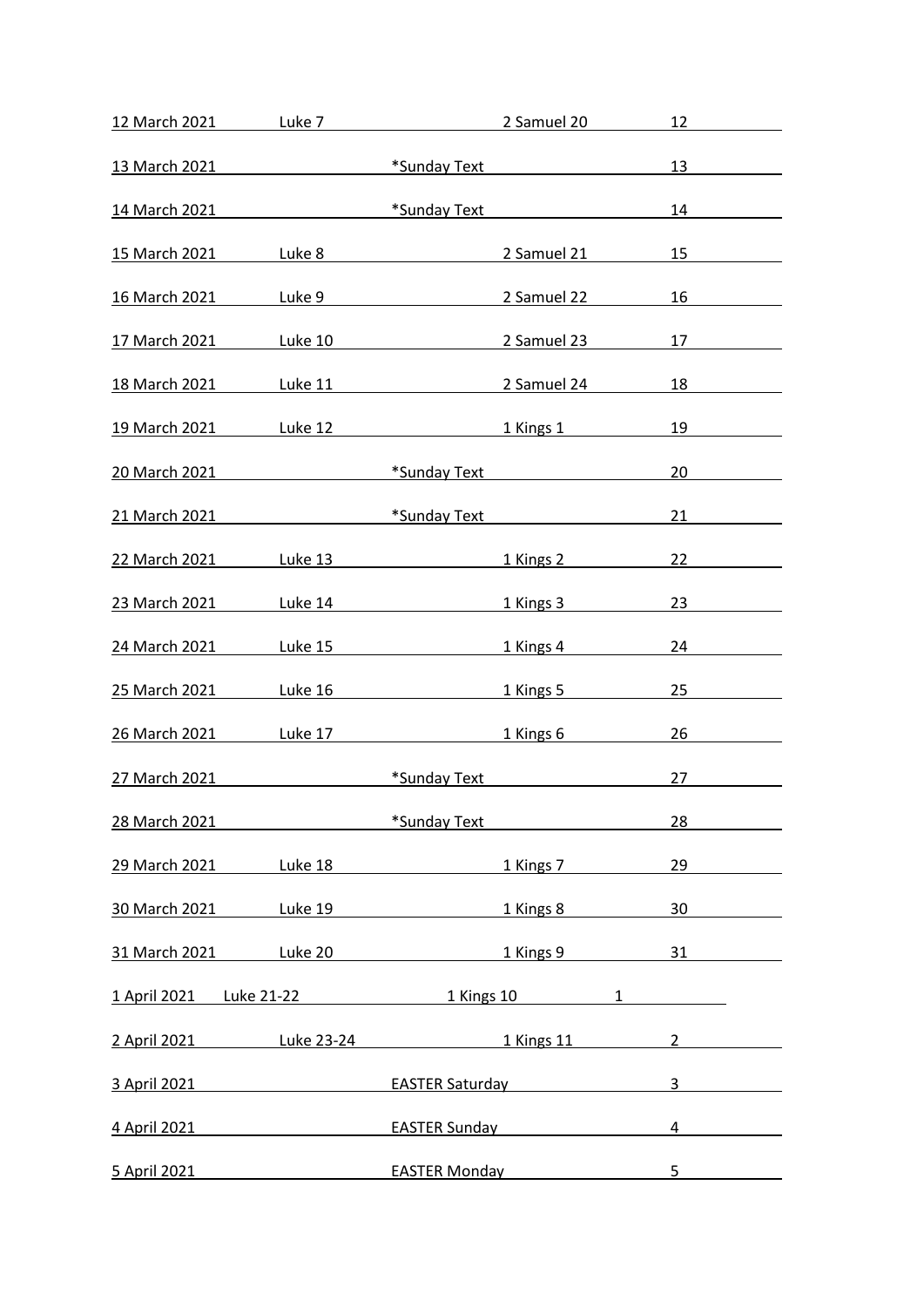| 6 April 2021 John 1       |         |                                                                                                                                                                                                                               | 1 Kings 12                                   | 6                |
|---------------------------|---------|-------------------------------------------------------------------------------------------------------------------------------------------------------------------------------------------------------------------------------|----------------------------------------------|------------------|
|                           |         | 7 April 2021 John 2                                                                                                                                                                                                           | 1 Kings 13                                   | 7                |
|                           |         | 8 April 2021 John 3 1 Kings 14                                                                                                                                                                                                |                                              | $8 \overline{)}$ |
|                           |         | 9 April 2021 John 4 1 Kings 15                                                                                                                                                                                                |                                              | 9                |
|                           |         |                                                                                                                                                                                                                               |                                              |                  |
| <u>10 April 2021</u> 2021 |         |                                                                                                                                                                                                                               | *Sunday Text <b>All Accords</b> *Sunday Text | 10               |
|                           |         | 11 April 2021 <b>Exercise 1 April 2021 Exercise 1 April 2021</b>                                                                                                                                                              |                                              | 11 \,            |
|                           |         | 12 April 2021 10hn 5 1 Kings 16                                                                                                                                                                                               |                                              | 12               |
|                           |         | 13 April 2021 16hn 6 1 Kings 17                                                                                                                                                                                               |                                              | 13 and $\sim$    |
|                           |         | 14 April 2021 John 7 1 Kings 18                                                                                                                                                                                               |                                              | 14 \,            |
|                           |         | 15 April 2021 16hn 8 16hn 9 16hn 9 16hn 9 16hn 9 16hn 9 16hn 9 16hn 9 16hn 9 16hn 9 16hn 9 16hn 9 16hn 9 16hn 9 16hn 9 16hn 9 16hn 9 16hn 9 16hn 9 16hn 9 16hn 9 16hn 9 16hn 9 16hn 9 16hn 9 16hn 9 16hn 9 16hn 9 16hn 9 16hn |                                              | 15               |
|                           |         |                                                                                                                                                                                                                               | 1 Kings 20                                   | 16               |
| <u>17 April 2021</u>      |         | <b>Example 12 Text</b> *Sunday Text                                                                                                                                                                                           |                                              | 17               |
|                           |         | 18 April 2021 <b>18 April 2021 18 April 2021</b>                                                                                                                                                                              |                                              | 18               |
| 19 April 2021 John 10     |         | <b>1 Kings 21</b>                                                                                                                                                                                                             |                                              | 19               |
| 20 April 2021 John 11     |         |                                                                                                                                                                                                                               | <b>1 Kings 22</b>                            | 20               |
|                           |         |                                                                                                                                                                                                                               |                                              | 21               |
| 22 April 2021             | John 13 |                                                                                                                                                                                                                               | 2 Kings 2                                    | 22               |
| 23 April 2021             | John 14 |                                                                                                                                                                                                                               | 2 Kings 3                                    | 23               |
| 24 April 2021             |         | *Sunday Text                                                                                                                                                                                                                  |                                              | 24               |
| 25 April 2021             |         | *Sunday Text                                                                                                                                                                                                                  |                                              | 25               |
| 26 April 2021             | John 15 |                                                                                                                                                                                                                               | 2 Kings 4                                    | 26               |
| 27 April 2021             | John 16 |                                                                                                                                                                                                                               | 2 Kings 5                                    | 27               |
| 28 April 2021             | John 17 |                                                                                                                                                                                                                               | 2 Kings 6                                    | 28               |
| 29 April 2021             | John 18 |                                                                                                                                                                                                                               | 2 Kings 7                                    | 29               |
| 30 April 2021             | John 19 |                                                                                                                                                                                                                               | 2 Kings 8                                    | 30               |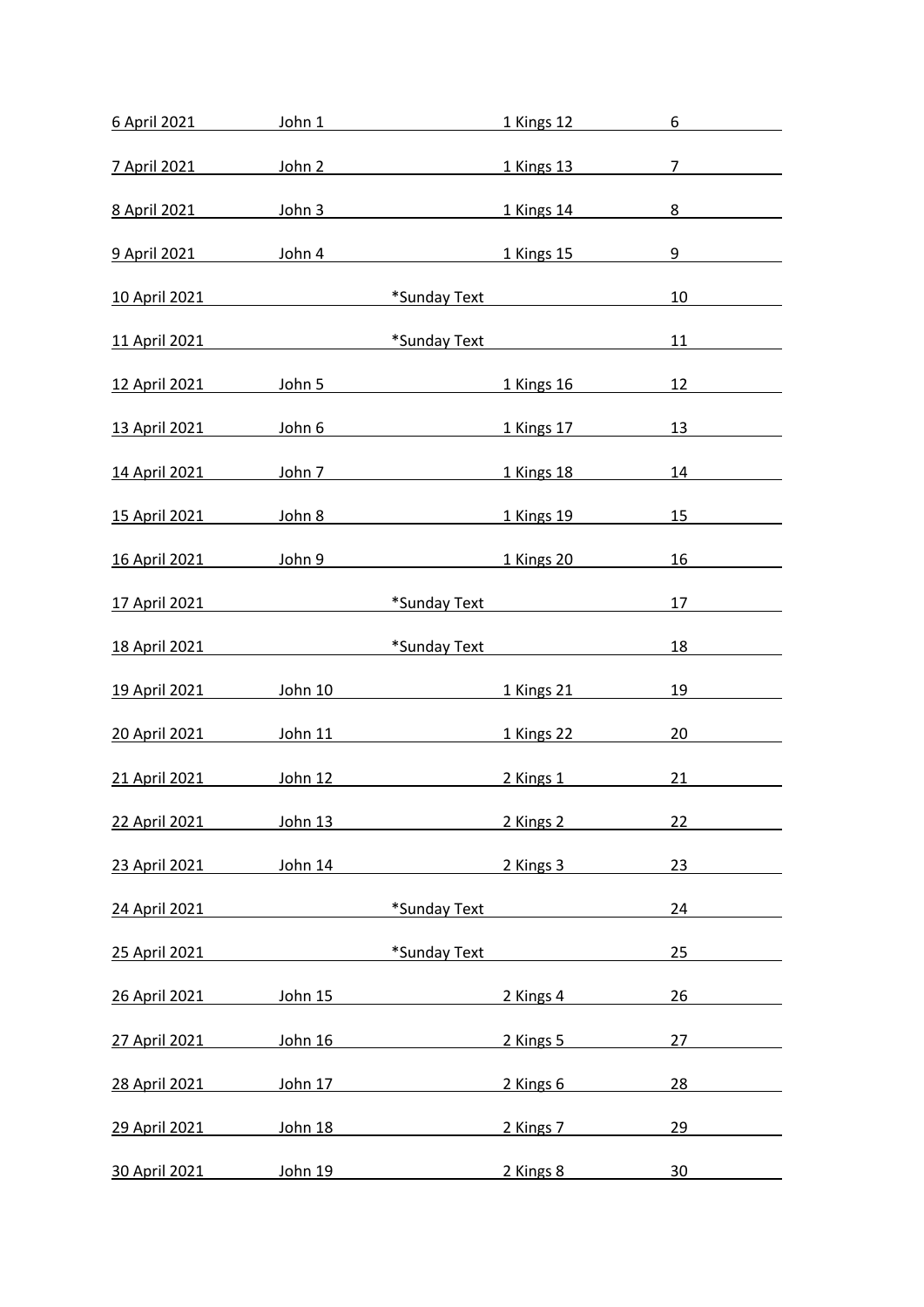| 1 May 2021                |                | *Sunday Text                                                                                                                                                                                                                         |                                              | $\mathbf{1}$                   |
|---------------------------|----------------|--------------------------------------------------------------------------------------------------------------------------------------------------------------------------------------------------------------------------------------|----------------------------------------------|--------------------------------|
| 2 May 2021                |                | <u>xample of the set of the set of the set of the set of the set of the set of the set of the set of the set of the set of the set of the set of the set of the set of the set of the set of the set of the set of the set of th</u> |                                              | $2^{\circ}$                    |
|                           |                | <u>3 May 2021 10hn 20 10hn 20 2 Kings 9</u>                                                                                                                                                                                          |                                              | $3 \left( \frac{1}{2} \right)$ |
| 4 May 2021                |                | John 21 and the state of the state of the state of the state of the state of the state of the state of the state of the state of the state of the state of the state of the state of the state of the state of the state of th       | 2 Kings 10                                   | $4\overline{ }$                |
|                           |                | <u>5 May 2021   Acts 1</u>                                                                                                                                                                                                           | 2 Kings 11                                   | 5                              |
|                           |                | <u>6 May 2021 Acts 2 2 Nings 12</u>                                                                                                                                                                                                  |                                              | 6                              |
| 7 May 2021 Acts 3         |                | <b>Example 2</b> Kings 13                                                                                                                                                                                                            |                                              | 7 <sup>7</sup>                 |
| 8 May 2021 2021           |                |                                                                                                                                                                                                                                      | *Sunday Text <b>All Accords</b> *Sunday Text | 8                              |
|                           |                | 9 May 2021 <b>Exercise Sunday Text</b> *Sunday Text                                                                                                                                                                                  |                                              | 9                              |
|                           |                | 10 May 2021 Acts 4                                                                                                                                                                                                                   | 2 Kings 14                                   | 10                             |
|                           |                | 11 May 2021 4cts 5                                                                                                                                                                                                                   | 2 Kings 15                                   | 11                             |
| <u>12 May 2021 Acts 6</u> |                | <b>2 Kings 16</b>                                                                                                                                                                                                                    |                                              | 12                             |
| <u>13 May 2021 Acts 7</u> |                |                                                                                                                                                                                                                                      | <u>2 Kings 17</u>                            | 13                             |
| 14 May 2021 Acts 8        |                |                                                                                                                                                                                                                                      | 2 Kings 18                                   | 14                             |
| <b>15 May 2021</b>        |                | *Sunday Text                                                                                                                                                                                                                         |                                              | 15 <sub>1</sub>                |
| <u>16 May 2021</u> 2021   |                |                                                                                                                                                                                                                                      | *Sunday Text <b>Exercise Sunday Text</b>     | 16                             |
| 17 May 2021               | Acts 9         |                                                                                                                                                                                                                                      | 2 Kings 19                                   | 17                             |
| 18 May 2021               | Acts 10        |                                                                                                                                                                                                                                      | 2 Kings 20                                   | 18                             |
| 19 May 2021               | Acts 11        |                                                                                                                                                                                                                                      | 2 Kings 21                                   | 19                             |
| 20 May 2021               | Acts 12        |                                                                                                                                                                                                                                      | 2 Kings 22                                   | 20                             |
| 21 May 2021               | Acts 13        |                                                                                                                                                                                                                                      | 2 Kings 23                                   | 21                             |
| 22 May 2021               |                | *Sunday Text                                                                                                                                                                                                                         |                                              | 22                             |
| 23 May 2021               |                | *Sunday Text                                                                                                                                                                                                                         |                                              | 23                             |
| 24 May 2021               | Acts 14        |                                                                                                                                                                                                                                      | 2 Kings 24                                   | 24                             |
| 25 May 2021               | <b>Acts 15</b> |                                                                                                                                                                                                                                      | 2 Kings 25                                   | 25                             |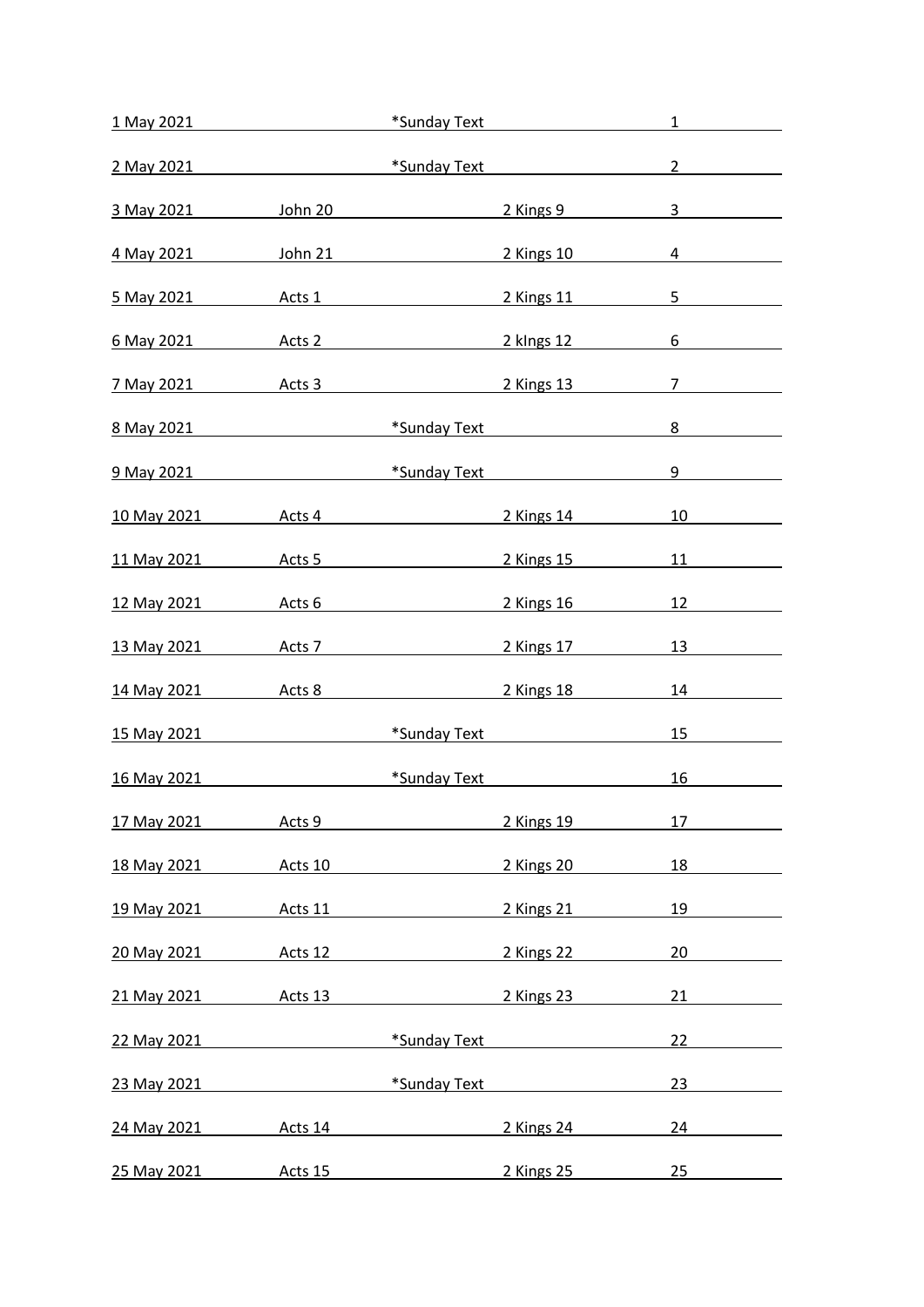| 26 May 2021 Acts 16                                              |                     |              | <b>1 Chron 1</b>  | 26                             |
|------------------------------------------------------------------|---------------------|--------------|-------------------|--------------------------------|
|                                                                  |                     |              |                   | 27                             |
| <u>28 May 2021 Acts 18</u> 28 May 2021 2021 2021 Acts 18         |                     |              |                   | 28 and $\sim$                  |
|                                                                  |                     |              |                   |                                |
| 29 May 2021 <b>Example 3 May 2021 Example 3 May 2021</b>         |                     |              |                   | 29                             |
| 30 May 2021 <b>Exercise Sunday Text</b> *Sunday Text             |                     |              |                   | 30                             |
| 31 May 2021 4cts 19 1 Chron 4                                    |                     |              |                   | 31                             |
| 1 June 2021 <b>Acts 20</b> 1 Chron 5                             |                     |              |                   | $1 \quad \blacksquare$         |
| 2 June 2021                                                      |                     | Acts 21      | 1 Chron 6         | $2 \left( \frac{1}{2} \right)$ |
| <u>3 June 2021</u> Acts 22 1 Chron 7                             |                     |              |                   | $3 \sim 3$                     |
| 4 June 2021 4 Acts 23 4 Acts 23 4 Chron 8                        |                     |              |                   | $4\overline{ }$                |
| 5 June 2021 <b>Exercise Service State of the Sunday Text</b>     |                     |              |                   | 5                              |
| <u>6 June 2021</u> <b>Example 2021 Example 2021 Example 2021</b> |                     |              |                   | $6\overline{6}$                |
|                                                                  |                     |              | 1 Chron 9         | 7                              |
| <u>8 June 2021 Acts 25</u>                                       |                     |              | 1 Chron 10        | 8                              |
| 9 June 2021 Acts 26                                              |                     |              | <u>1 Chron 11</u> | 9                              |
| <u>10 June 2021   Acts 27</u>                                    |                     |              | 1 Chron 12        | 10                             |
| 11 June 2021                                                     | Acts 28             |              | 1 Chron 13        | 11                             |
| 12 June 2021                                                     |                     | *Sunday Text |                   | 12                             |
| 13 June 2021                                                     |                     | *Sunday Text |                   | 13                             |
| 14 June 2021                                                     | Romans 1            |              | 1 Chron 14        | 14                             |
| 15 June 2021                                                     | Romans 2            |              | 1 Chron 15        | 15                             |
| 16 June 2021                                                     | Romans 3            |              | 1 Chron 16        | 16                             |
| 17 June 2021                                                     | Romans 4            |              | 1 Chron 17        | 17                             |
| 18 June 2021                                                     | Romans <sub>5</sub> |              | 1 Chron 18        | 18                             |
| 19 June 2021                                                     |                     | *Sunday Text |                   | 19                             |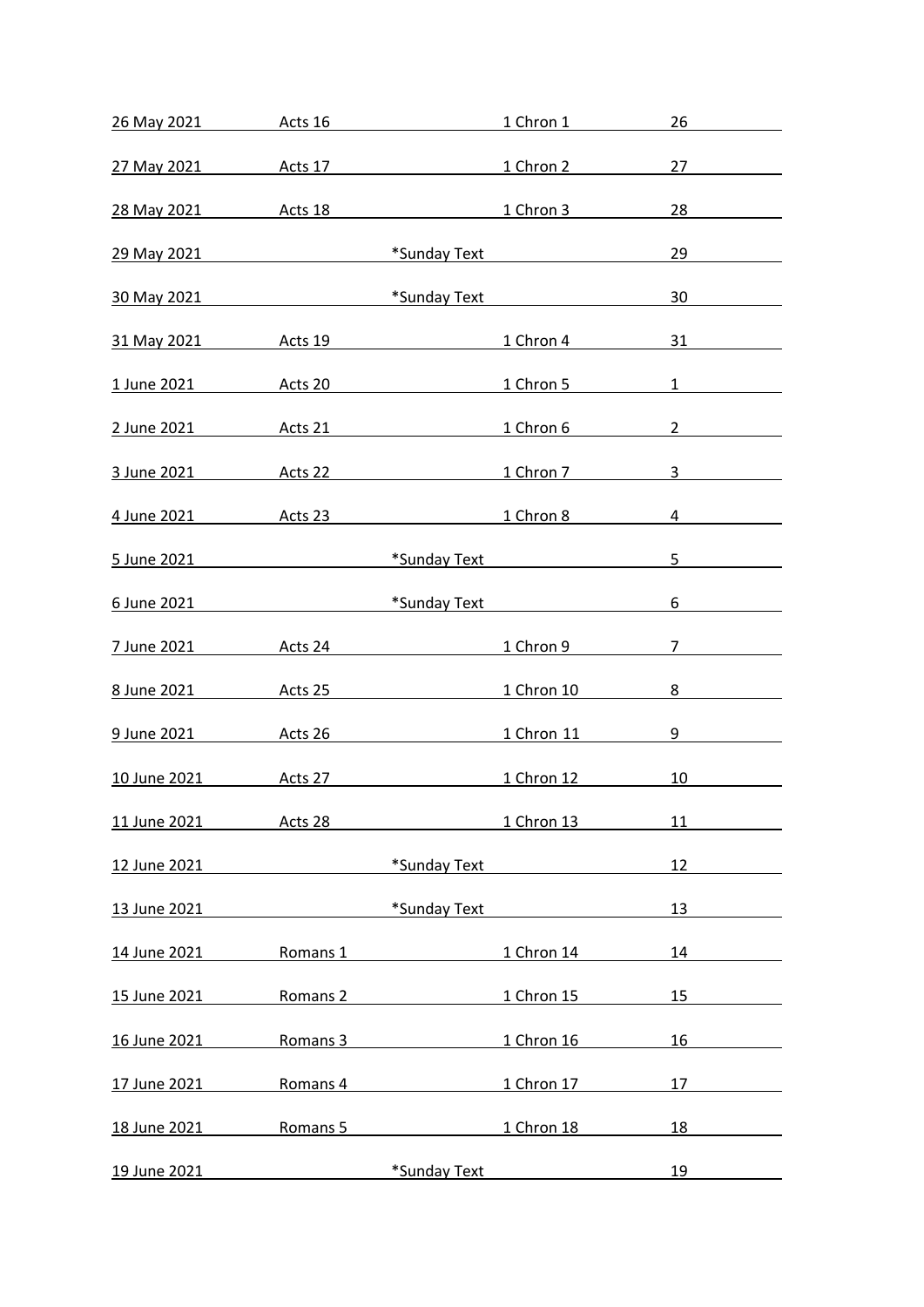| 20 June 2021          | *Sunday Text                                                                                                                                                                                                                  |                                                     | 20                                       |
|-----------------------|-------------------------------------------------------------------------------------------------------------------------------------------------------------------------------------------------------------------------------|-----------------------------------------------------|------------------------------------------|
| 21 June 2021          | Romans 6                                                                                                                                                                                                                      | 1 Chron 19                                          | 21                                       |
| 22 June 2021          |                                                                                                                                                                                                                               | Romans 7 1 Chron 20                                 | 22                                       |
| 23 June 2021          | Romans 8                                                                                                                                                                                                                      | 1 Chron 21                                          | 23                                       |
| 24 June 2021          | Romans 9                                                                                                                                                                                                                      | 1 Chron 22                                          | 24                                       |
|                       | 25 June 2021 <b>Romans 10</b> 25 June 2021                                                                                                                                                                                    |                                                     | 25                                       |
|                       | 26 June 2021 and the United States and the United States and the United States and the United States and the U                                                                                                                | *Sunday Text <b>Access 1986</b>                     | 26                                       |
|                       | <u>27 June 2021</u> 2021                                                                                                                                                                                                      | *Sunday Text <b>Account Account Account Account</b> | 27                                       |
|                       | <u>28 June 2021 Romans 11</u>                                                                                                                                                                                                 | 1 Chron 24                                          | 28                                       |
| 29 June 2021          | Romans 12 and the state of the state of the state of the state of the state of the state of the state of the state of the state of the state of the state of the state of the state of the state of the state of the state of | 1 Chron 25                                          | 29                                       |
| 30 June 2021          | Romans 13 <b>Romans</b> 13                                                                                                                                                                                                    | 1 Chron 26                                          | 30                                       |
| 1 July 2021           |                                                                                                                                                                                                                               | Romans 14 1 Chron 27                                | $1 \qquad \qquad \boxed{\qquad \qquad }$ |
|                       | 2 July 2021 Romans 15                                                                                                                                                                                                         | 1 Chron 28                                          | $2 \left( \frac{1}{2} \right)$           |
| 3 July 2021           |                                                                                                                                                                                                                               | *Sunday Text <b>Exercise 2018</b>                   | 3                                        |
| 4 July 2021           |                                                                                                                                                                                                                               | *Sunday Text <b>Market</b>                          | $4 \quad$                                |
| 5 July 2021 Romans 16 |                                                                                                                                                                                                                               | <b>1 Chron 29</b>                                   | 5 <sub>5</sub>                           |
| 6 July 2021           | <b>1 Corinthians 1</b>                                                                                                                                                                                                        | 2 Chron 1                                           | 6                                        |
| 7 July 2021           | 1 Corinthians 2                                                                                                                                                                                                               | 2 Chron 2                                           | $7\overline{ }$                          |
|                       | 8 July 2021 1 Corinthians 3 2 Chron 3                                                                                                                                                                                         |                                                     | 8                                        |
|                       | 9 July 2021 1 Corinthians 4 2 Chron 4                                                                                                                                                                                         |                                                     | $9 \quad \text{or}$                      |
| 10 July 2021          | <u> 1980 - Johann Barbara, martin d</u>                                                                                                                                                                                       | *Sunday Text <b>Account Contract Sunday Text</b>    | 10                                       |
| 11 July 2021          |                                                                                                                                                                                                                               | *Sunday Text <b>Exercise 2018</b>                   |                                          |
| 12 July 2021          | 1 Corinthians 5                                                                                                                                                                                                               | 2 Chron 5                                           | 12                                       |
| 13 July 2021          | 1 Corinthians 6                                                                                                                                                                                                               | 2 Chron 6                                           | 13                                       |
|                       | 14 July 2021 1 Corinthians 7 2 Chron 7                                                                                                                                                                                        |                                                     | 14 7                                     |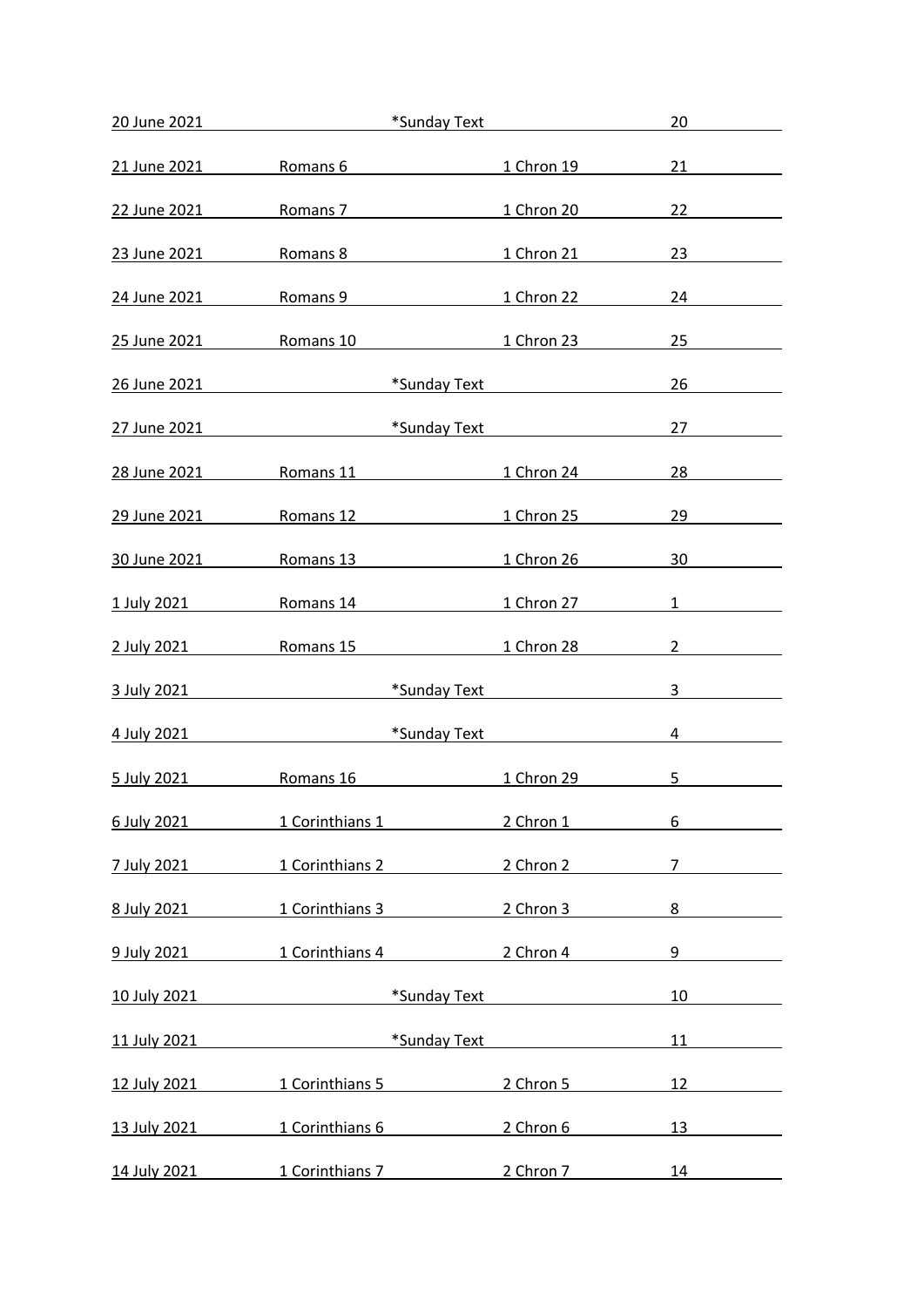| <u>15 July 2021 2021 15 July 2021</u> |                                                                                                                       | 1 Corinthians 8 2 Chron 8   | 15                             |  |
|---------------------------------------|-----------------------------------------------------------------------------------------------------------------------|-----------------------------|--------------------------------|--|
|                                       | 16 July 2021 1 Corinthians 9 2 Chron 9                                                                                |                             | 16                             |  |
|                                       | 17 July 2021 <b>Exercise State of the Sunday Text</b>                                                                 |                             | 17                             |  |
|                                       | 18 July 2021 <b>Exercise State of the State of Sunday Text</b>                                                        |                             | 18 7                           |  |
|                                       | 19 July 2021 1 Corinthians 10 2 Chron 10                                                                              |                             | 19                             |  |
|                                       |                                                                                                                       |                             |                                |  |
| 20 July 2021                          |                                                                                                                       | 1 Corinthians 11 2 Chron 11 | 20                             |  |
|                                       | 21 July 2021 1 Corinthians 12 2 Chron 12                                                                              |                             | 21                             |  |
|                                       | 22 July 2021 1 Corinthians 13 2 Chron 13                                                                              |                             | 22                             |  |
|                                       | 23 July 2021 1 Corinthians 14 2 Chron 14                                                                              |                             | 23 and $\sim$                  |  |
|                                       | 24 July 2021 <b>Exercise State of the Sunday Text</b>                                                                 |                             | 24                             |  |
|                                       | 25 July 2021 <b>19 Table 10 YO 4 Strategy</b> 7 May 10 May 10 May 10 May 10 May 10 May 10 May 10 May 10 May 10 May 10 |                             | 25                             |  |
|                                       | 26 July 2021 1 Corinthians 15 2 Chron 15                                                                              |                             | 26                             |  |
|                                       | 27 July 2021 1 Corinthians 16 2 Chron 16                                                                              |                             | 27                             |  |
| 28 July 2021                          | 2 Corinthians 1                                                                                                       | 2 Chron 17                  | 28                             |  |
| 29 July 2021                          |                                                                                                                       | 2 Corinthians 2 2 Chron 18  |                                |  |
|                                       | 30 July 2021 2 Corinthians 3                                                                                          | 2 Chron 19                  | 30                             |  |
| 31 July 2021                          | *Sunday Text                                                                                                          |                             | 31                             |  |
| 1 August 2021                         | *Sunday Text                                                                                                          |                             | $1 \qquad \qquad$              |  |
| 2 August 2021                         | 2 Corinthians 4                                                                                                       | 2 Chron 20                  | $2 \left( \frac{1}{2} \right)$ |  |
| 3 August 2021                         | 2 Corinthians 5 2 Chron 21                                                                                            |                             | $3 \quad \blacksquare$         |  |
|                                       | 4 August 2021 2 Corinthians 6                                                                                         | 2 Chron 22                  | 4                              |  |
| 5 August 2021                         | 2 Corinthians 7 2 Chron 23                                                                                            |                             | 5 <sub>5</sub>                 |  |
|                                       | 6 August 2021 2 Corinthians 8 2 Chron 24                                                                              |                             | 6                              |  |
| 7 August 2021                         | *Sunday Text                                                                                                          |                             | 7                              |  |
| 8 August 2021                         | *Sunday Text                                                                                                          |                             | $8 - 8$                        |  |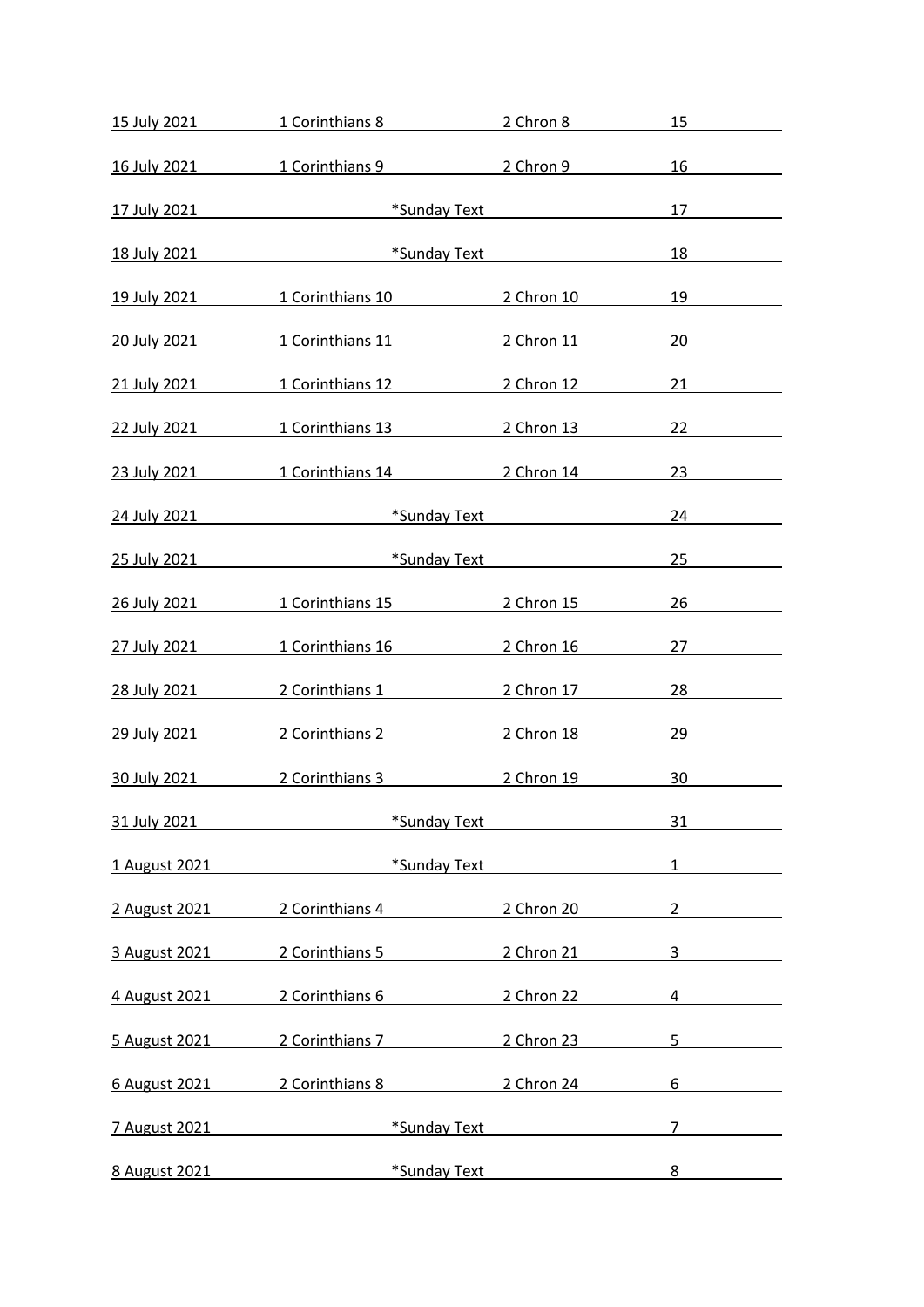| 9 August 2021              |                               | 2 Corinthians 9                                                                                                                                                                                                               | 2 Chron 25                                   | 9                     |
|----------------------------|-------------------------------|-------------------------------------------------------------------------------------------------------------------------------------------------------------------------------------------------------------------------------|----------------------------------------------|-----------------------|
| 10 August 2021             |                               | 2 Corinthians 10                                                                                                                                                                                                              | 2 Chron 26                                   | 10                    |
| 11 August 2021             |                               | 2 Corinthians 11 2 Chron 27                                                                                                                                                                                                   |                                              |                       |
|                            |                               |                                                                                                                                                                                                                               |                                              |                       |
| 12 August 2021             |                               | 2 Corinthians 12 2 Chron 28                                                                                                                                                                                                   |                                              | 12                    |
| 13 August 2021             |                               | 2 Corinthians 13                                                                                                                                                                                                              | 2 Chron 29                                   | 13                    |
| 14 August 2021             | <b>Example 18 Sunday Text</b> |                                                                                                                                                                                                                               |                                              | 14 and $\overline{a}$ |
| 15 August 2021             | *Sunday Text                  |                                                                                                                                                                                                                               |                                              | 15                    |
| <u>16 August 2021</u>      |                               | Galatians 1 and 1 and 1 and 1 and 1 and 1 and 1 and 1 and 1 and 1 and 1 and 1 and 1 and 1 and 1 and 1 and 1 and 1 and 1 and 1 and 1 and 1 and 1 and 1 and 1 and 1 and 1 and 1 and 1 and 1 and 1 and 1 and 1 and 1 and 1 and 1 | 2 Chron 30                                   | 16                    |
| 17 August 2021             |                               | Galatians 2 2 Chron 31                                                                                                                                                                                                        |                                              | 17                    |
| <u>18 August 2021</u>      |                               | Galatians 3 and 1997 and 1997 and 1997 and 1997 and 1997 and 1997 and 1997 and 1997 and 1997 and 1997 and 1997                                                                                                                | 2 Chron 32                                   | 18                    |
| 19 August 2021             | Galatians 4                   |                                                                                                                                                                                                                               | 2 Chron 33                                   | 19                    |
| 20 August 2021             | Galatians 5                   |                                                                                                                                                                                                                               | 2 Chron 34                                   | 20                    |
| 21 August 2021             |                               |                                                                                                                                                                                                                               | *Sunday Text <b>All Accords</b> *Sunday Text | 21                    |
| 22 August 2021             | <b>Example 12 Sunday Text</b> |                                                                                                                                                                                                                               |                                              | 22                    |
| 23 August 2021             | Galatians 6                   |                                                                                                                                                                                                                               | 2 Chron 35                                   | 23                    |
| 24 August 2021 Ephesians 1 |                               | <u> 1990 - Johann Barnett, f</u>                                                                                                                                                                                              | 2 Chron 36                                   | 24                    |
| 25 August 2021             | Ephesians 2                   |                                                                                                                                                                                                                               | Ezra 1                                       | 25                    |
| 26 August 2021             | Ephesians 3                   |                                                                                                                                                                                                                               | Ezra 2                                       | 26                    |
| 27 August 2021             | Ephesians 4                   |                                                                                                                                                                                                                               | Ezra 3                                       | 27                    |
| 28 August 2021             |                               | *Sunday Text                                                                                                                                                                                                                  |                                              | 28                    |
| 29 August 2021             |                               | *Sunday Text                                                                                                                                                                                                                  |                                              | 29                    |
| 30 August 2021             | Ephesians 5                   |                                                                                                                                                                                                                               | Ezra 4                                       | 30                    |
| 31 August 2021             | Ephesians 6                   |                                                                                                                                                                                                                               | Ezra 5                                       | 31                    |
| 1 September 2021           | Philippians 1                 |                                                                                                                                                                                                                               | Ezra 6                                       | $\mathbf{1}$          |
| 2 September 2021           | Philippians 2                 |                                                                                                                                                                                                                               | Ezra 7                                       | $2^{\circ}$           |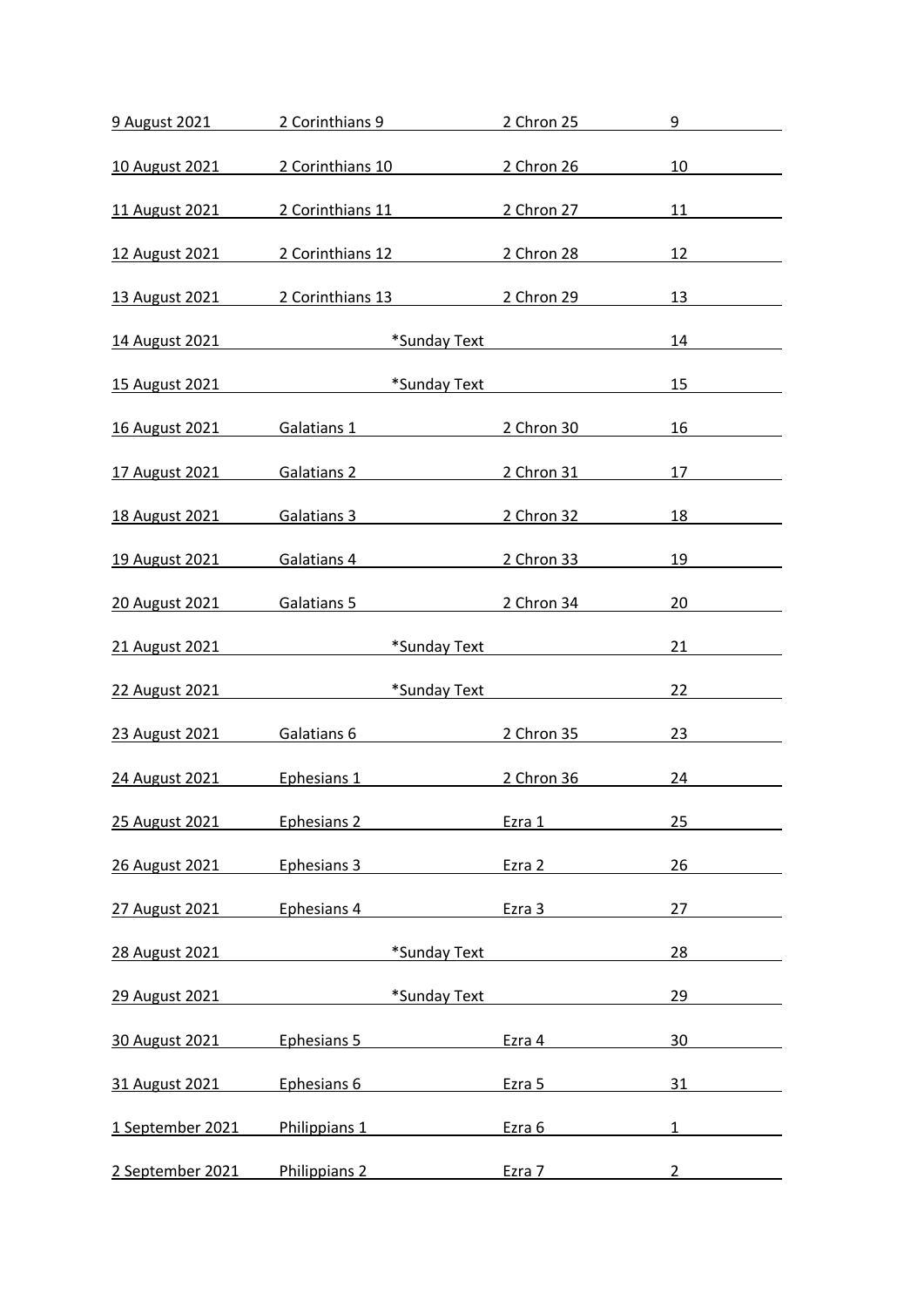| 3 September 2021  | Philippians 3               | Ezra 8                                       | 3              |
|-------------------|-----------------------------|----------------------------------------------|----------------|
| 4 September 2021  |                             | *Sunday Text <b>All Accords</b> *Sunday Text | 4              |
| 5 September 2021  | *Sunday Text                |                                              | 5              |
| 6 September 2021  | Philippians 4               | Ezra 9                                       | 6              |
| 7 September 2021  | Colossians 1                | Ezra 10                                      | $\overline{7}$ |
|                   |                             |                                              |                |
| 8 September 2021  | Colossians 2                | Nehemiah 1                                   | 8              |
| 9 September 2021  | Colossians 3                | Nehemiah 2                                   | 9              |
| 10 September 2021 | Colossians 4                | Nehemiah 3                                   | 10             |
| 11 September 2021 | *Sunday Text                |                                              | 11             |
| 12 September 2021 | *Sunday Text                |                                              | 12             |
| 13 September 2021 | 1 Thessalonians 1           | Nehemiah 4                                   | 13             |
| 14 September 2021 | 1 Thessalonians 2           | Nehemiah 5                                   | 14             |
| 15 September 2021 | 1 Thessalonians 3           | Nehemiah 6                                   | 15             |
| 16 September 2021 | 1 Thessalonians 4           | Nehemiah 7                                   | 16             |
| 17 September 2021 | 1 Thessalonians 5           | Nehemiah 8                                   | 17             |
| 18 September 2021 | *Sunday Text                |                                              | 18             |
| 19 September 2021 | *Sunday Text                |                                              | 19             |
| 20 September 2021 | 2 Thessalonians 1           | Nehemiah 9                                   | 20             |
| 21 September 2021 | 2 Thessalonians 2           | Nehemiah 10                                  | 21             |
| 22 September 2021 | 2 Thessalonians 3           | Esther 1                                     | 22             |
| 23 September 2021 | 1 Timothy 1                 | Esther 2                                     | 23             |
| 24 September 2021 | 1 Timothy 2 and 1 Timothy 2 | Esther 3                                     | 24             |
| 25 September 2021 | *Sunday Text                |                                              | 25             |
| 26 September 2021 | *Sunday Text                |                                              | 26             |
| 27 September 2021 | 1 Timothy 3                 | Esther 4                                     | 27             |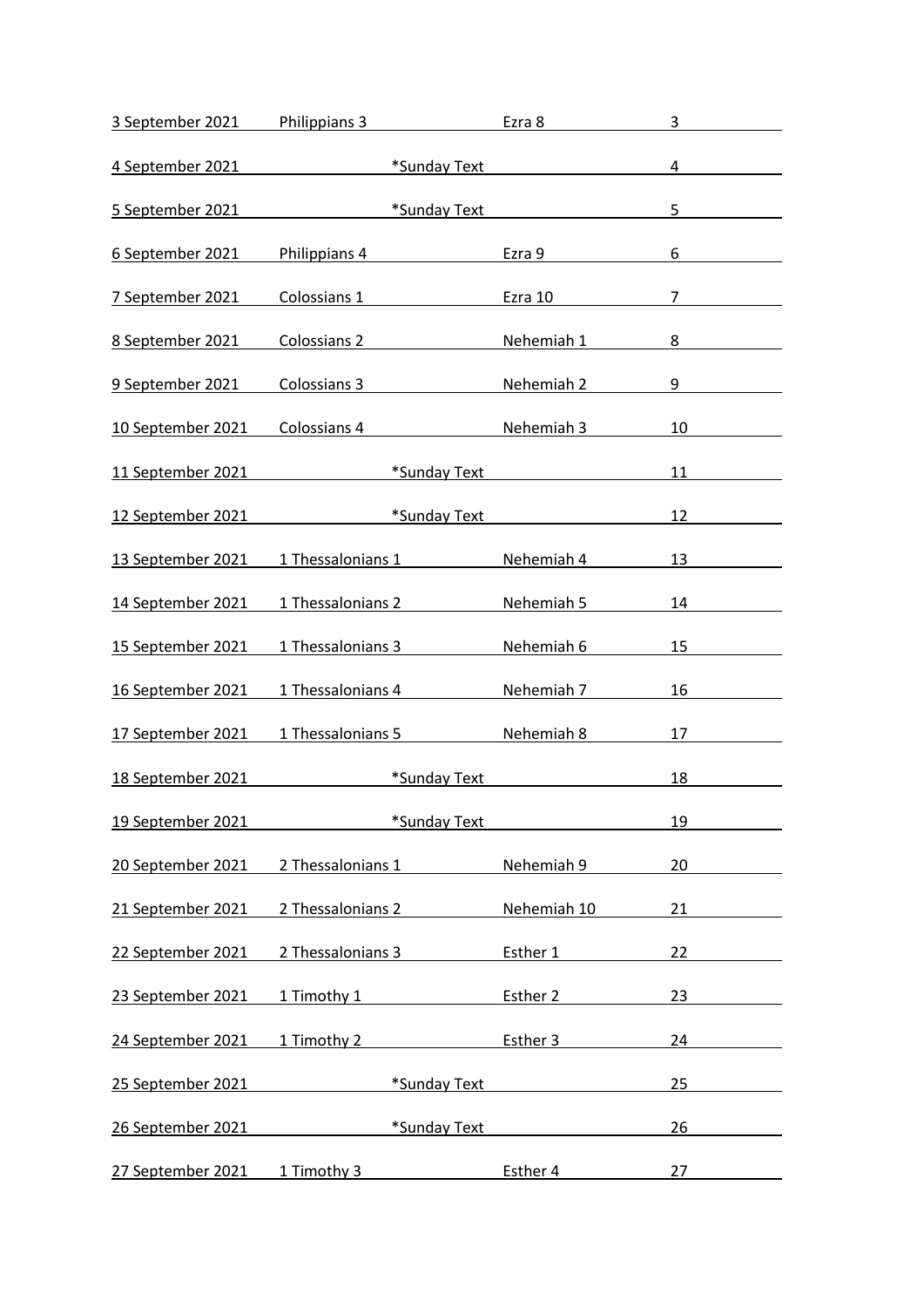| 28 September 2021 1 Timothy 4 Esther 5                                                                                                                                                                                              |           |                                           |        | 28                                                                                                                                                                                                                                                                                                                                                                                          |  |
|-------------------------------------------------------------------------------------------------------------------------------------------------------------------------------------------------------------------------------------|-----------|-------------------------------------------|--------|---------------------------------------------------------------------------------------------------------------------------------------------------------------------------------------------------------------------------------------------------------------------------------------------------------------------------------------------------------------------------------------------|--|
| 29 September 2021 1 Timothy 5 Esther 6                                                                                                                                                                                              |           |                                           |        | 29                                                                                                                                                                                                                                                                                                                                                                                          |  |
| 30 September 2021 1 Timothy 6 Esther 7 30                                                                                                                                                                                           |           |                                           |        |                                                                                                                                                                                                                                                                                                                                                                                             |  |
|                                                                                                                                                                                                                                     |           |                                           |        |                                                                                                                                                                                                                                                                                                                                                                                             |  |
| 1 October 2021 2 Timothy 1 Esther 8 1                                                                                                                                                                                               |           |                                           |        |                                                                                                                                                                                                                                                                                                                                                                                             |  |
| 2 October 2021 <b>Marshall Marson Community</b> *Sunday Text                                                                                                                                                                        |           |                                           |        | $2 \left( \frac{1}{2} \right)$                                                                                                                                                                                                                                                                                                                                                              |  |
| 3 October 2021 2021                                                                                                                                                                                                                 |           | *Sunday Text <b>Executive Sunday Text</b> |        | $3 \left( \frac{1}{2} \right)$                                                                                                                                                                                                                                                                                                                                                              |  |
|                                                                                                                                                                                                                                     |           |                                           |        | $\overline{4}$                                                                                                                                                                                                                                                                                                                                                                              |  |
|                                                                                                                                                                                                                                     |           |                                           |        | 5 <sub>5</sub>                                                                                                                                                                                                                                                                                                                                                                              |  |
| <u>6 October 2021</u> 2 Timothy 4 3 Up 10 2                                                                                                                                                                                         |           |                                           |        | $6\overline{6}$                                                                                                                                                                                                                                                                                                                                                                             |  |
| <u>7 October 2021</u> Titus 1 Tritus 1 Titus 1 Tritus 1 Superior 1 Superior 1 Superior 1 Superior 1 Superior 1 Superior 1 Superior 1 Superior 1 Superior 1 Superior 1 Superior 1 Superior 1 Superior 1 Superior 1 Superior 1 Superi |           |                                           |        | $7\overline{ }$                                                                                                                                                                                                                                                                                                                                                                             |  |
| 8 October 2021 Titus 2 Titus 2 Job 4                                                                                                                                                                                                |           |                                           |        | 8                                                                                                                                                                                                                                                                                                                                                                                           |  |
| 9 October 2021 <b>Marshall Marson Street Street Sunday Text</b>                                                                                                                                                                     |           |                                           |        | $9 \left( \frac{1}{2} \right)$                                                                                                                                                                                                                                                                                                                                                              |  |
| 10 October 2021 <b>Annual Strategy 10 September 2021</b>                                                                                                                                                                            |           |                                           |        | 10                                                                                                                                                                                                                                                                                                                                                                                          |  |
| 11 October 2021                                                                                                                                                                                                                     |           | Titus 3 and 100 5                         |        | 11                                                                                                                                                                                                                                                                                                                                                                                          |  |
| 12 October 2021 Philemon 1 Dob 6                                                                                                                                                                                                    |           |                                           |        | 12                                                                                                                                                                                                                                                                                                                                                                                          |  |
| 13 October 2021 11 Hebrews 1 12 Hebrews 1 10b 7                                                                                                                                                                                     |           |                                           |        | 13 and $\overline{\phantom{a}}$ 13 and $\overline{\phantom{a}}$ 13 and $\overline{\phantom{a}}$ 13 and $\overline{\phantom{a}}$ 13 and $\overline{\phantom{a}}$ 13 and $\overline{\phantom{a}}$ 13 and $\overline{\phantom{a}}$ 13 and $\overline{\phantom{a}}$ 13 and $\overline{\phantom{a}}$ 13 and $\overline{\phantom{a}}$ 13 and $\overline{\phantom{a}}$ 13 and $\overline{\phantom$ |  |
| 14 October 2021                                                                                                                                                                                                                     | Hebrews 2 |                                           | Job 8  | 14                                                                                                                                                                                                                                                                                                                                                                                          |  |
| 15 October 2021                                                                                                                                                                                                                     | Hebrews 3 |                                           | Job 9  | 15                                                                                                                                                                                                                                                                                                                                                                                          |  |
| 16 October 2021                                                                                                                                                                                                                     |           | *Sunday Text                              |        | 16                                                                                                                                                                                                                                                                                                                                                                                          |  |
| 17 October 2021                                                                                                                                                                                                                     |           | *Sunday Text                              |        | 17                                                                                                                                                                                                                                                                                                                                                                                          |  |
| 18 October 2021                                                                                                                                                                                                                     | Hebrews 4 |                                           | Job 10 | 18                                                                                                                                                                                                                                                                                                                                                                                          |  |
| 19 October 2021                                                                                                                                                                                                                     | Hebrews 5 |                                           | Job 11 | 19                                                                                                                                                                                                                                                                                                                                                                                          |  |
| 20 October 2021                                                                                                                                                                                                                     | Hebrews 6 |                                           | Job 12 | 20                                                                                                                                                                                                                                                                                                                                                                                          |  |
| 21 October 2021                                                                                                                                                                                                                     | Hebrews 7 |                                           | Job 13 | 21                                                                                                                                                                                                                                                                                                                                                                                          |  |
| 22 October 2021                                                                                                                                                                                                                     | Hebrews 8 |                                           | Job 14 | 22                                                                                                                                                                                                                                                                                                                                                                                          |  |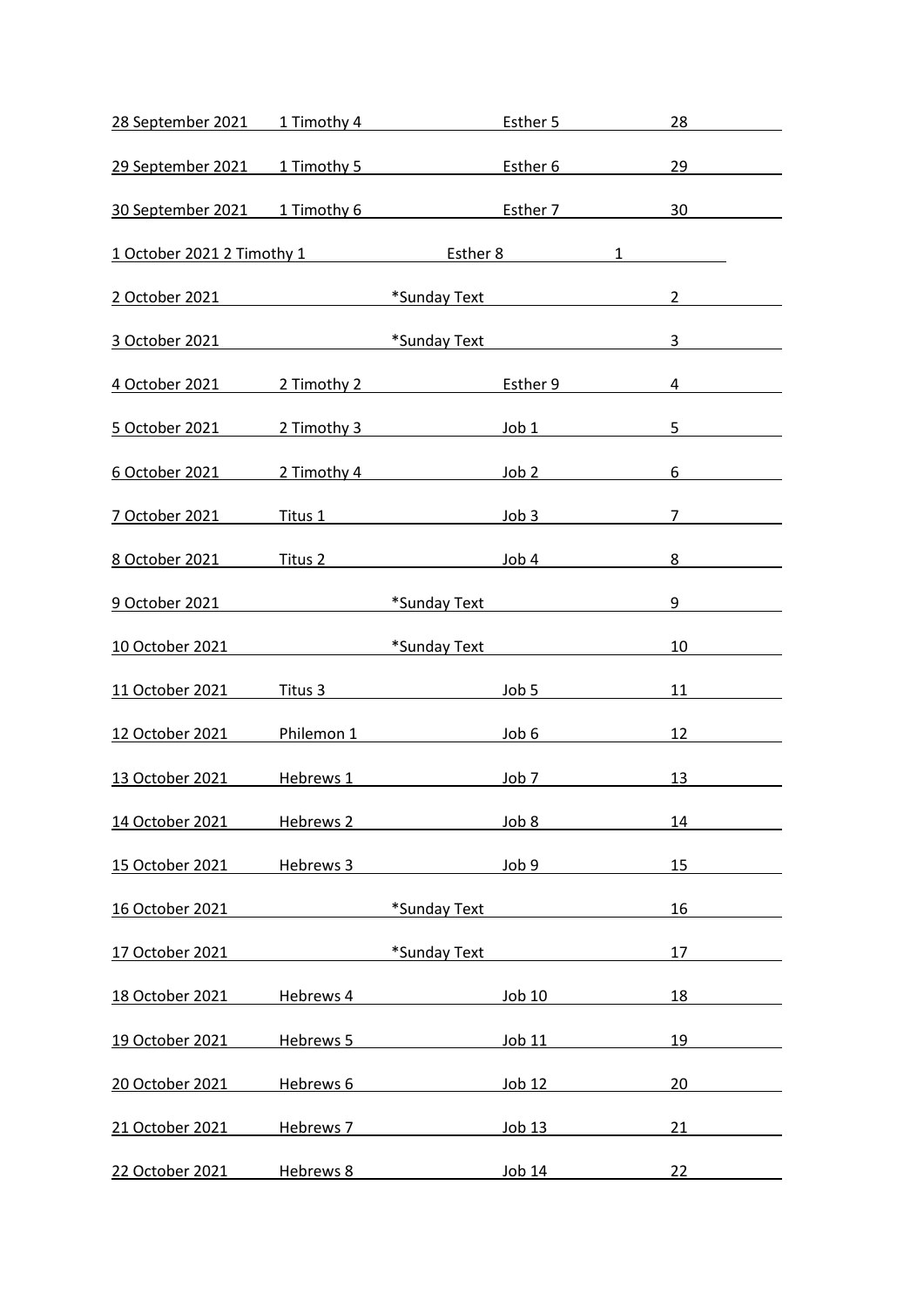| 23 October 2021  |                                              | *Sunday Text                                                                                                                                                                                                                   |               | 23                                                  |
|------------------|----------------------------------------------|--------------------------------------------------------------------------------------------------------------------------------------------------------------------------------------------------------------------------------|---------------|-----------------------------------------------------|
| 24 October 2021  |                                              | *Sunday Text                                                                                                                                                                                                                   |               | 24                                                  |
| 25 October 2021  |                                              | Hebrews 9                                                                                                                                                                                                                      |               | <u>Job 15</u><br>25                                 |
| 26 October 2021  | Hebrews 10                                   |                                                                                                                                                                                                                                | Job 16        | 26                                                  |
| 27 October 2021  | Hebrews 11                                   |                                                                                                                                                                                                                                | <u>Job 17</u> | 27                                                  |
| 28 October 2021  | Hebrews 12                                   | Job18                                                                                                                                                                                                                          |               | 28                                                  |
| 29 October 2021  | Hebrews 13                                   |                                                                                                                                                                                                                                |               | Job 19<br>29                                        |
| 30 October 2021  | <u> 1999 - Jan Jawa Barat, pamanganan pa</u> | *Sunday Text <b>Exercise Sunday Text</b>                                                                                                                                                                                       |               | 30                                                  |
| 31 October 2021  |                                              | <b>Example 18 Sunday Text</b> Text                                                                                                                                                                                             |               | 31                                                  |
| 1 November 2021  |                                              | James 1 and 1 and 1 and 1 and 1 and 1 and 1 and 1 and 1 and 1 and 1 and 1 and 1 and 1 and 1 and 1 and 1 and 1 and 1 and 1 and 1 and 1 and 1 and 1 and 1 and 1 and 1 and 1 and 1 and 1 and 1 and 1 and 1 and 1 and 1 and 1 and  | Job 20        | $1 \quad$                                           |
| 2 November 2021  |                                              | James 2 and the state of the state of the state of the state of the state of the state of the state of the state of the state of the state of the state of the state of the state of the state of the state of the state of th | Job 21        | $2^{\circ}$                                         |
| 3 November 2021  |                                              | James 3 and the state of the state of the state of the state of the state of the state of the state of the state of the state of the state of the state of the state of the state of the state of the state of the state of th | Job 22        | $\mathbf{3}$                                        |
| 4 November 2021  | James 4                                      |                                                                                                                                                                                                                                | Job 23        | 4                                                   |
| 5 November 2021  | James 5                                      |                                                                                                                                                                                                                                |               | Job 24<br>5                                         |
| 6 November 2021  |                                              | *Sunday Text                                                                                                                                                                                                                   |               | 6                                                   |
| 7 November 2021  |                                              | *Sunday Text                                                                                                                                                                                                                   |               | 7<br><u>and the state of the state of the state</u> |
| 8 November 2021  | 1 Peter 1                                    |                                                                                                                                                                                                                                | <b>Job 25</b> | 8                                                   |
| 9 November 2021  | 1 Peter 2                                    |                                                                                                                                                                                                                                | Job 26        | 9                                                   |
| 10 November 2021 | 1 Peter 3                                    |                                                                                                                                                                                                                                | Job 27        | 10                                                  |
| 11 November 2021 | 1 Peter 4                                    |                                                                                                                                                                                                                                | Job 28        | 11                                                  |
| 12 November 2021 | 1 Peter 5                                    |                                                                                                                                                                                                                                | Job 29        | 12                                                  |
| 13 November 2021 |                                              | *Sunday Text                                                                                                                                                                                                                   |               | 13                                                  |
| 14 November 2021 |                                              | *Sunday Text                                                                                                                                                                                                                   |               | 14                                                  |
| 15 November 2021 | 2 Peter 1                                    |                                                                                                                                                                                                                                | Job 30        | 15                                                  |
| 16 November 2021 | 2 Peter 2                                    |                                                                                                                                                                                                                                | Job 31        | 16                                                  |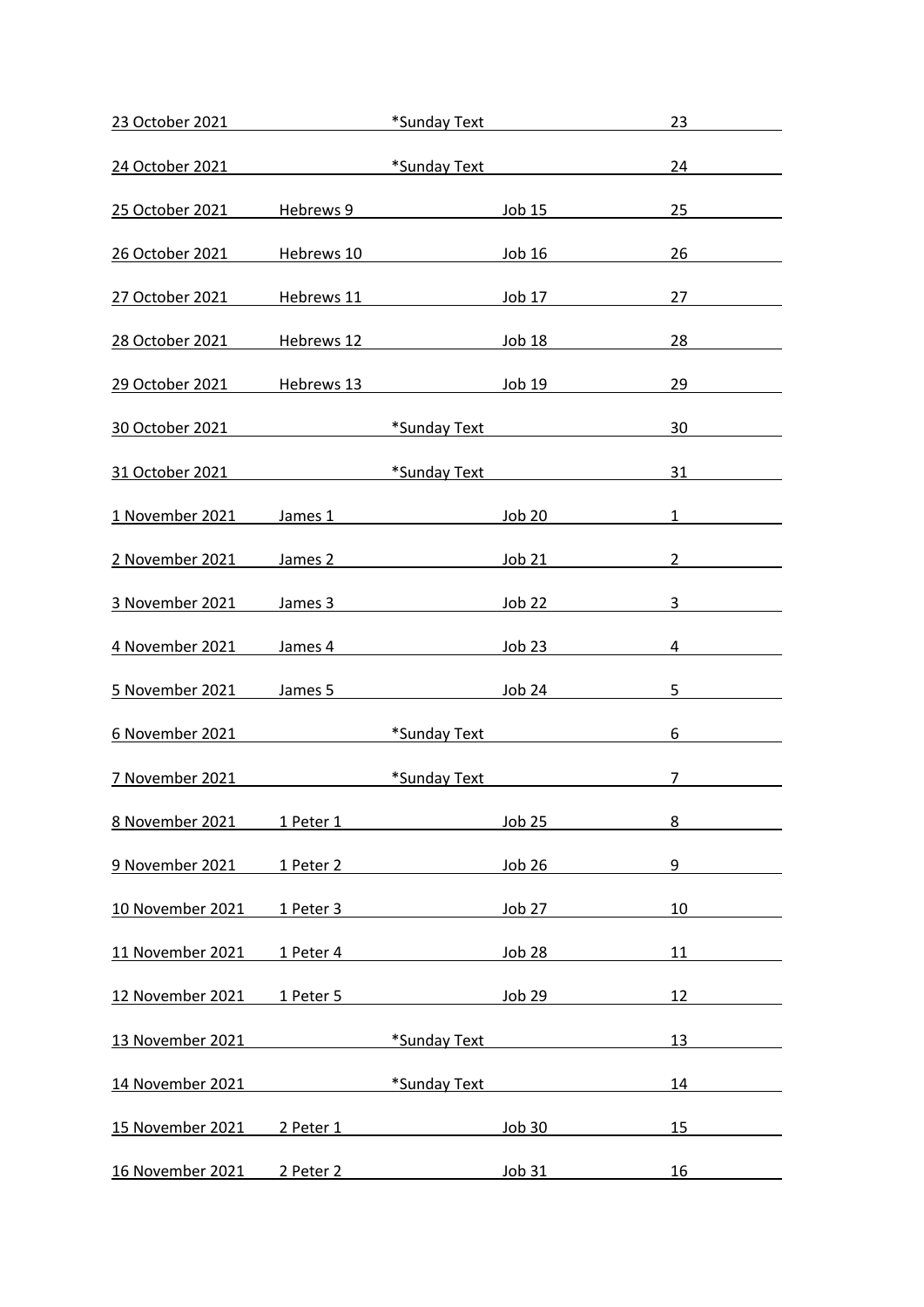| 17 November 2021        | 2 Peter 3           |                                                                                                                                                                                                                                     | Job 32            | 17                                                                |
|-------------------------|---------------------|-------------------------------------------------------------------------------------------------------------------------------------------------------------------------------------------------------------------------------------|-------------------|-------------------------------------------------------------------|
| <u>18 November 2021</u> |                     |                                                                                                                                                                                                                                     |                   | 18                                                                |
| 19 November 2021        |                     | 1 John 2 Job 34                                                                                                                                                                                                                     |                   | 19                                                                |
| 20 November 2021        |                     | <b>Example 12 Sunday Text</b> Text                                                                                                                                                                                                  |                   | 20                                                                |
| 21 November 2021        |                     | *Sunday Text <b>Existence</b> and the set of the set of the set of the set of the set of the set of the set of the set of the set of the set of the set of the set of the set of the set of the set of the set of the set of the se |                   | 21                                                                |
| 22 November 2021        |                     | 1 John 3 Job 35                                                                                                                                                                                                                     |                   | 22                                                                |
| 23 November 2021        |                     | 1 John 4 Job 36                                                                                                                                                                                                                     |                   | 23                                                                |
| 24 November 2021        | 1 John 5            |                                                                                                                                                                                                                                     |                   | Job 37<br>24                                                      |
| 25 November 2021        |                     | 2 John 1 Job 38                                                                                                                                                                                                                     |                   | 25                                                                |
| 26 November 2021        |                     | 3 John 1 Job 39                                                                                                                                                                                                                     |                   | 26                                                                |
| 27 November 2021        |                     | *Sunday Text <b>Access 1986</b>                                                                                                                                                                                                     |                   | 27                                                                |
| 28 November 2021        |                     | *Sunday Text <b>Exercise Sunday Text</b>                                                                                                                                                                                            |                   | 28                                                                |
| 29 November 2021        |                     | Jude and the contract of the contract of the contract of the contract of the contract of the contract of the contract of the contract of the contract of the contract of the contract of the contract of the contract of the c      |                   | <u>Job 40</u><br>29                                               |
| 30 November 2021        |                     | Revelation 1                                                                                                                                                                                                                        | Job 41            | 30                                                                |
| 1 December 2021         | Revelation 2        |                                                                                                                                                                                                                                     | Job 42            | $1 \quad \blacksquare$                                            |
| 2 December 2021         | <b>Revelation 3</b> |                                                                                                                                                                                                                                     |                   | Eccl 1<br>$\overline{2}$<br><u> a shekara ta 1999 a shekara t</u> |
| 3 December 2021         | Revelation 4        |                                                                                                                                                                                                                                     | Eccl <sub>2</sub> | 3                                                                 |
| 4 December 2021         |                     | *Sunday Text                                                                                                                                                                                                                        |                   | 4                                                                 |
| 5 December 2021         |                     | *Sunday Text                                                                                                                                                                                                                        |                   | 5                                                                 |
| 6 December 2021         | <b>Revelation 5</b> |                                                                                                                                                                                                                                     | Eccl 3            | 6                                                                 |
| 7 December 2021         | Revelation 6        |                                                                                                                                                                                                                                     | Eccl 4            | $\overline{7}$                                                    |
| 8 December 2021         | <b>Revelation 7</b> |                                                                                                                                                                                                                                     | Eccl <sub>5</sub> | 8                                                                 |
| 9 December 2021         | <b>Revelation 8</b> |                                                                                                                                                                                                                                     | Eccl 6            | 9                                                                 |
| 10 December 2021        | <b>Revelation 9</b> |                                                                                                                                                                                                                                     | Eccl 7            | 10                                                                |
| 11 December 2021        |                     | *Sunday Text                                                                                                                                                                                                                        |                   | 11                                                                |